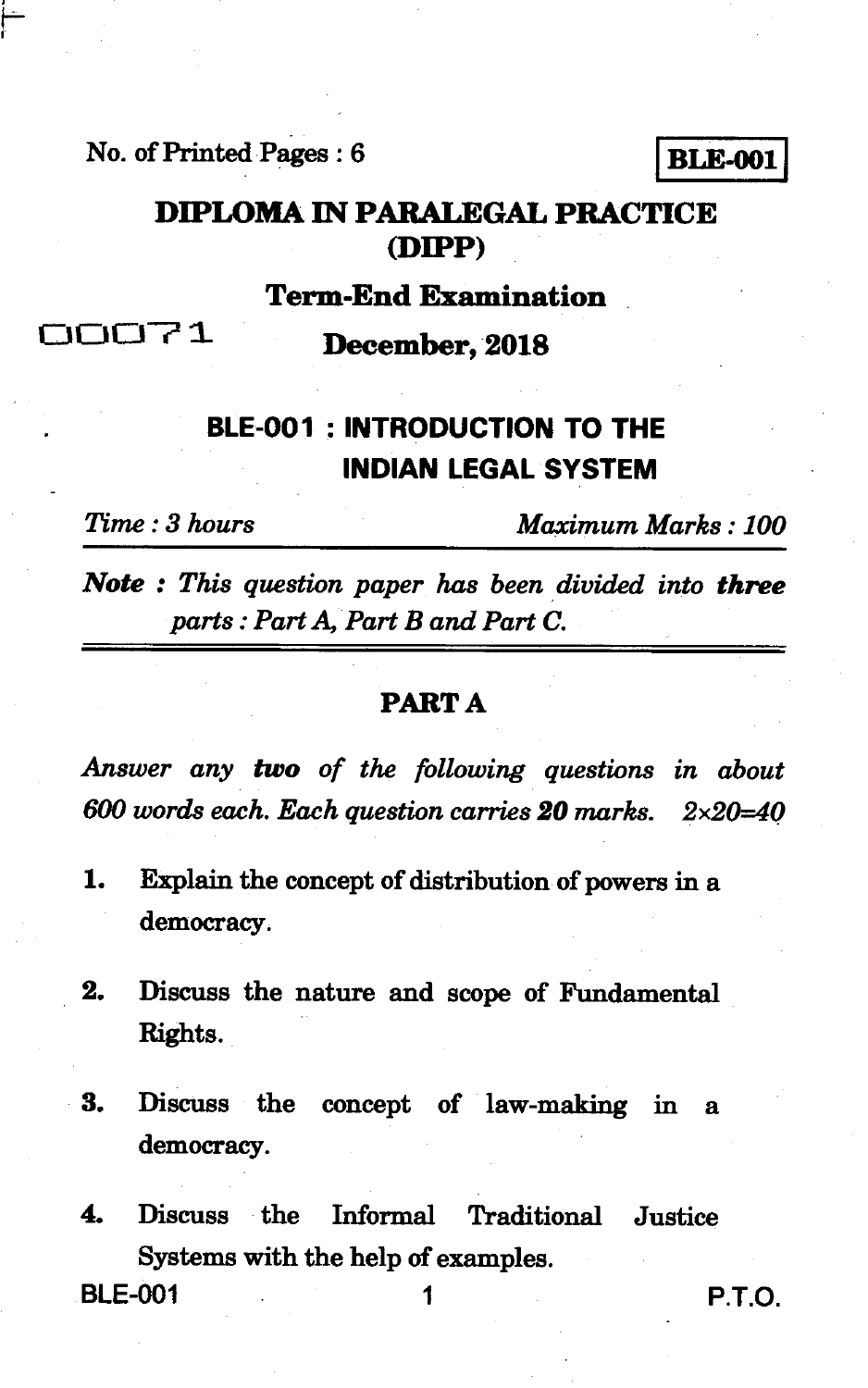### **PART B**

*Answer any four of the following questions in about 300 words each. Each question carries 10 marks. 4x10=40* 

- **5. Explain the Directive Principles of State Policy enshrined in the Indian Constitution.**
- **6. Discuss the writ of Habeas Corpus.**
- **7. Write a note on Subordinate Courts of India.**
- **8. What are Human Rights ? Discuss the principles of Human Rights.**
- **9. Discuss the factors that affect the quality of Legal Aid Services.**
- **10. Discuss the procedure for accessing information under the Right to Information Act.**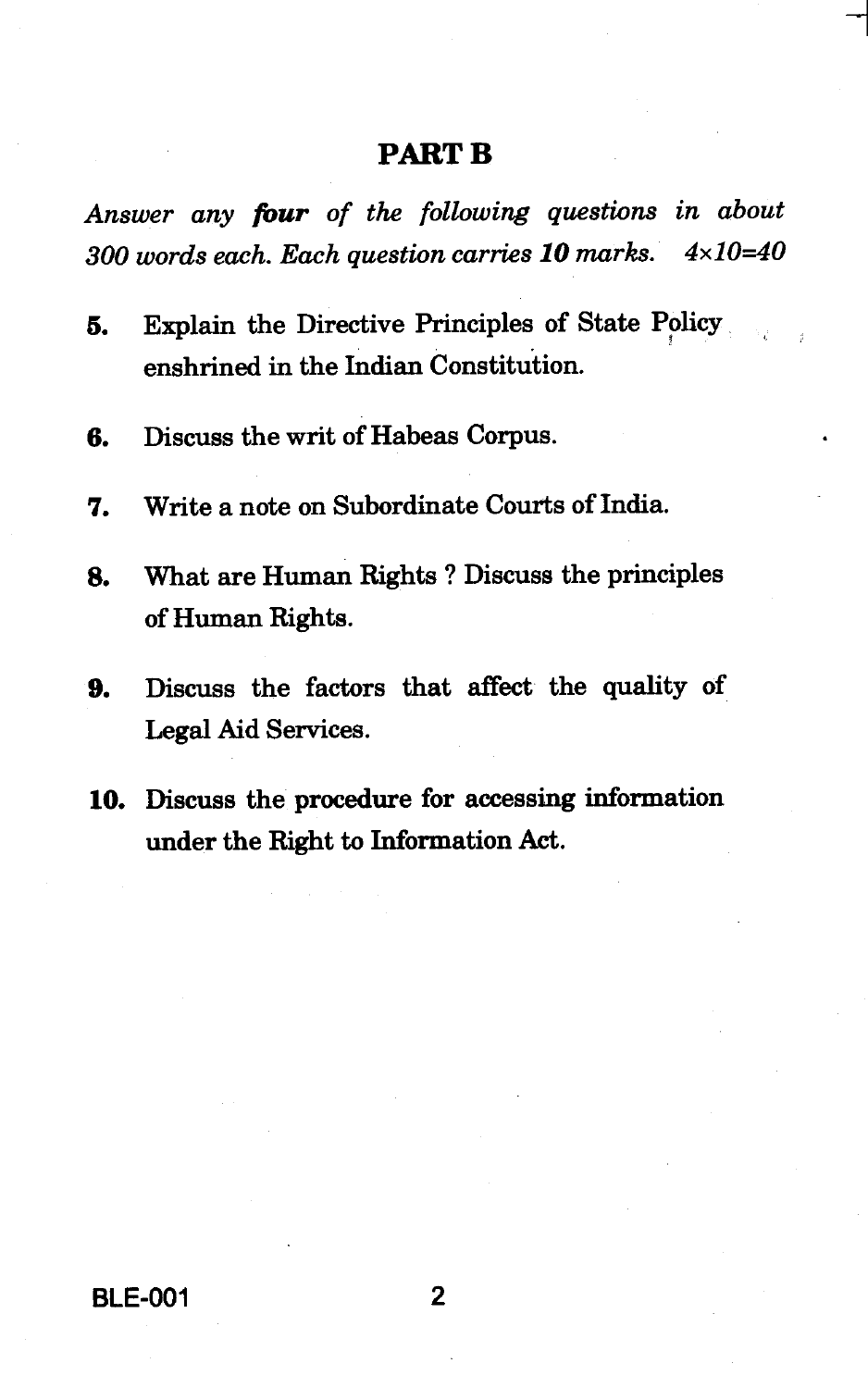### **PART C**

*Write short notes on any four of the following in about 150 words each. Each note carries* **5** *marks. 4x5=20* 

**11. Role of Constitution in a Democracy** 

**12. Writ of Mandamus** 

**13. Writ of Certiorari** 

**14. Local Government** 

**15. Lok Adalat** 

**16. National Commission for Women** 

**BLE-001 3 P.T.O.**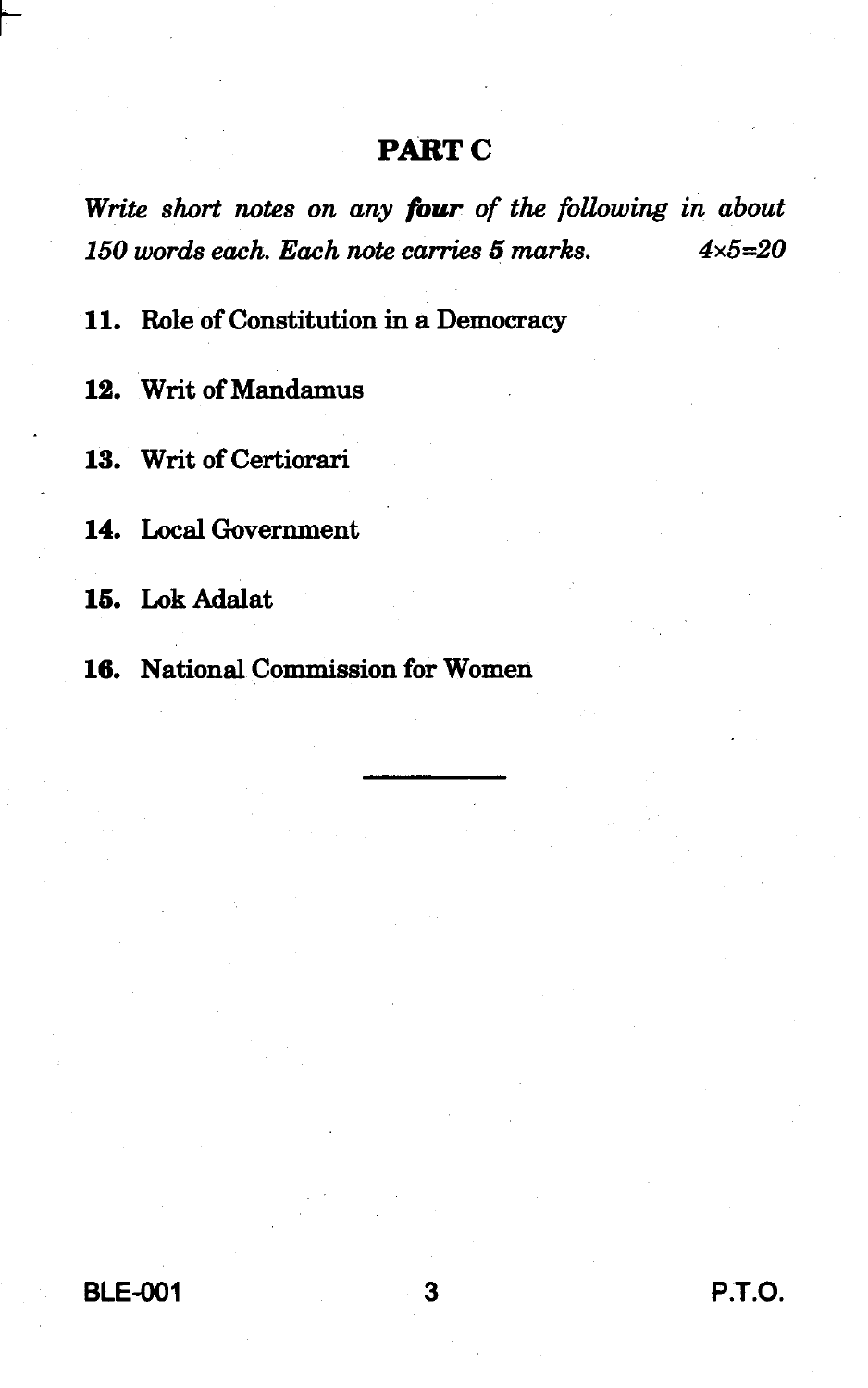बी.एल.ई.-001

# अर्धविधिक व्यवहार में डिप्लोमा (डी.आई.पी.पी.) सत्रांत परीक्षा

## दिसम्बर. 2018

## बी.एल.ई.-001 : भारतीय विधि व्यवस्था का परिचय

अधिकतम अंक : 100 ममय २३ घण्टे नोट : यह प्रश्न-पत्र तीन भागों में विभाजित है : भाग क. भाग ख और भाग ग ।

#### भाग क

निम्नलिखित में से किन्हीं दो प्रश्नों के उत्तर लगभग 600 शब्दों (प्रत्येक) में दीजिए । प्रत्येक प्रश्न 20 अंकों का है ।  $2 \times 20 = 40$ 

- लोकतंत्र में शक्तियों के वितरण की संकल्पना की व्याख्या  $\mathbf{1}$ कीजिए ।
- मूल अधिकारों के स्वरूप और कार्यक्षेत्र की चर्चा कीजिए । 2.
- लोकतंत्र में विधि-निर्माण की संकल्पना की चर्चा कीजिए। 3.
- उदाहरणों की सहायता से अनौपचारिक परंपरागत न्याय तंत्रों  $\mathbf{4}$ की चर्चा कीजिए ।

**BLE-001**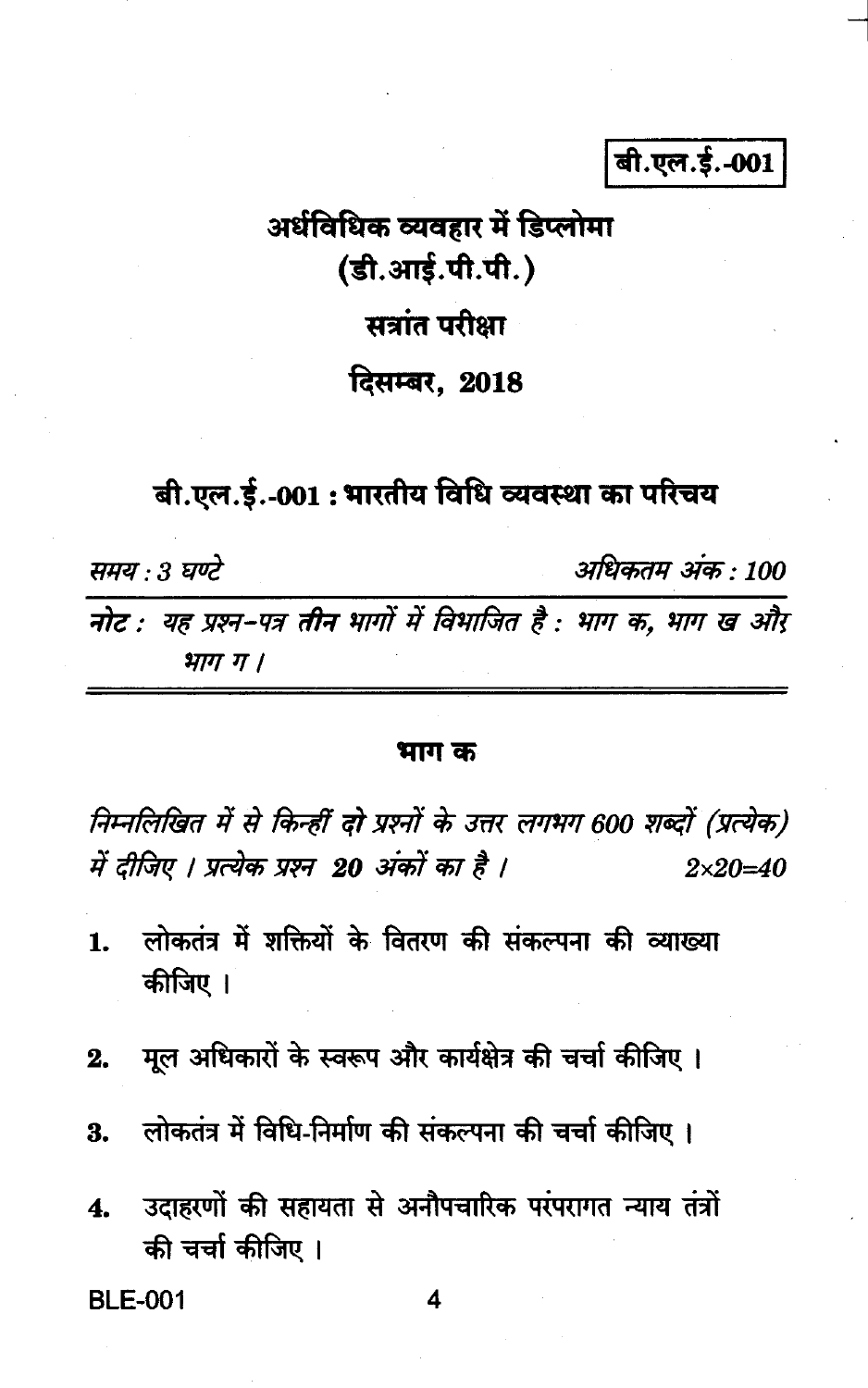#### भाग ख

निम्नलिखित में से किन्हीं चार प्रश्नों के उत्तर लगभग 300 शब्दों (प्रत्येक) में दीजिए । प्रत्येक प्रश्न 10 अंकों का है ।  $4 \times 10 = 40$ 

- भारतीय संविधान में उल्लेखित राज्य नीति के निदेशक सिद्धांतों 5. की व्याख्या कीजिए ।
- बंदी प्रत्यक्षीकरण याचिका की चर्चा कीजिए । ß.
- भारत के अधीनस्थ न्यायालयों पर टिप्पणी लिखिए। 7.
- मानव अधिकार क्या हैं ? मानव अधिकारों के सिद्धांतों की 8. चर्चा कीजिए ।
- विधिक सहायता सेवाओं की गणवत्ता को प्रभावित करने 9. वाले कारकों की चर्चा कीजिए।
- 10. सूचना के अधिकार अधिनियम के अंतर्गत सूचना तक पहुँचने की क्रियाविधि की चर्चा कीजिए ।